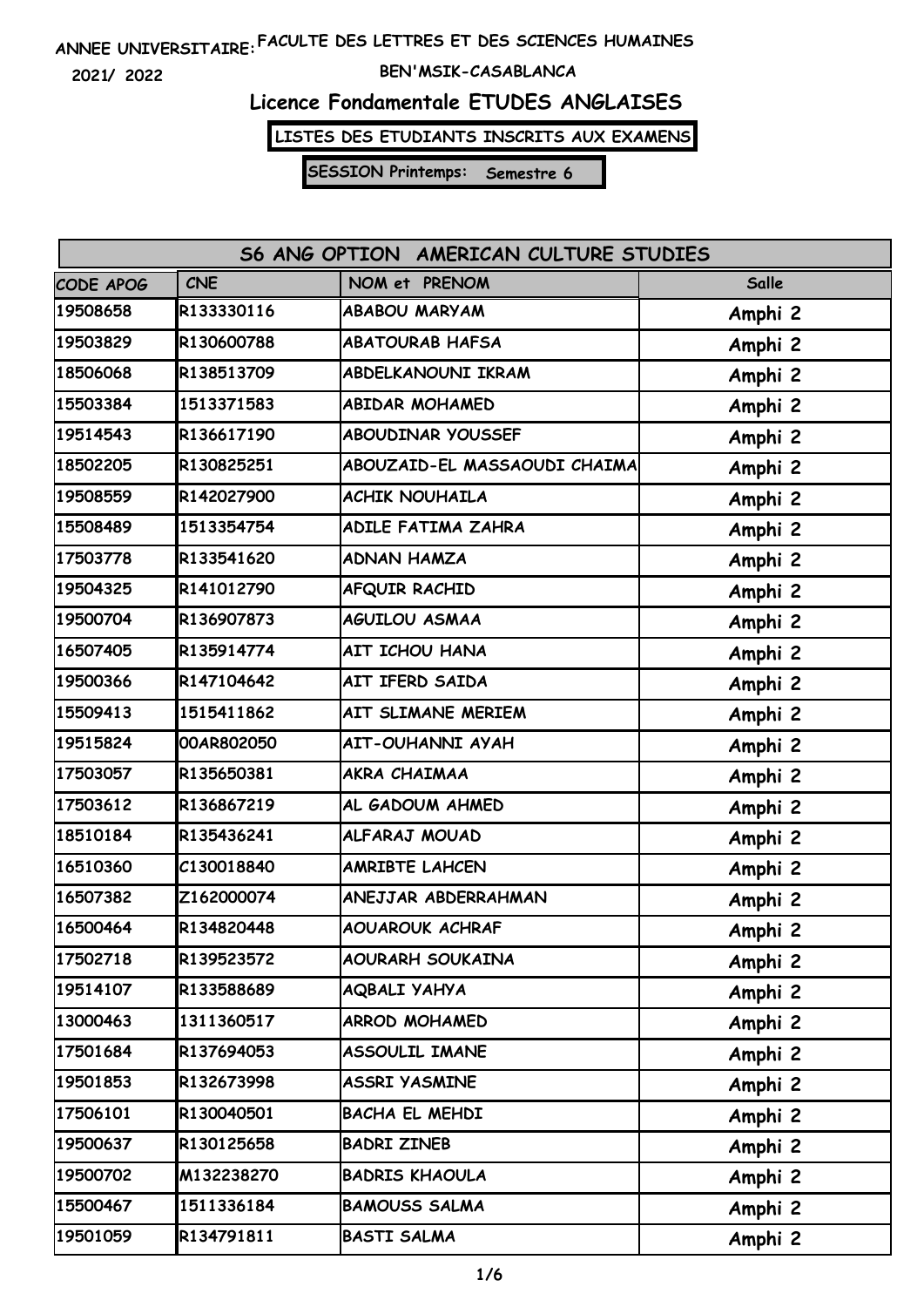**2021/ 2022**

#### **BEN'MSIK-CASABLANCA**

# **Licence Fondamentale ETUDES ANGLAISES**

**LISTES DES ETUDIANTS INSCRITS AUX EXAMENS**

| S6 ANG OPTION AMERICAN CULTURE STUDIES |            |                               |              |  |
|----------------------------------------|------------|-------------------------------|--------------|--|
| CODE APOG                              | <b>CNE</b> | NOM et PRENOM                 | <b>Salle</b> |  |
| 15508615                               | R133889628 | <b>BAZEDDI OMAR</b>           | Amphi 2      |  |
| 19504373                               | R138594263 | <b>BAZINE MOHAMED</b>         | Amphi 2      |  |
| 16500567                               | R134520781 | <b>BEKKARY WIDAD</b>          | Amphi 2      |  |
| 15502273                               | 1512401283 | <b>BELFATMI JIHANE</b>        | Amphi 2      |  |
| 19506983                               | S132142161 | <b>BELLARI KAOUTAR</b>        | Amphi 2      |  |
| 15501799                               | 1510364840 | <b>BLAH AYOUB</b>             | Amphi 2      |  |
| 17507576                               | Z171900535 | <b>BOUDAD DOUNIA</b>          | Amphi 2      |  |
| 18516629                               | 1313560001 | <b>BOUHALI ZRIOUIL HICHAM</b> | Amphi 2      |  |
| 19500110                               | R137835225 | <b>BOUICHA IMANE</b>          | Amphi 2      |  |
| 17503920                               | R138301166 | <b>BOURDAOUI CHAYMAA</b>      | Amphi 2      |  |
| 19508337                               | R143035805 | <b>BOUSSABAA NASSIM</b>       | Amphi 2      |  |
| 17509729                               | F132260144 | <b>BOUTALHA YASSINE</b>       | Amphi 2      |  |
| 17505172                               | R148028075 | <b>BOUYSFI ALI</b>            | Amphi 2      |  |
| 18510145                               | R131883452 | CHABANI WALID                 | Amphi 2      |  |
| 19513006                               | R136698512 | CHARKAOUI ASSIA               | Amphi 2      |  |
| 19506844                               | R139745651 | CHHAIL AYA                    | Amphi 2      |  |
| 19513970                               | G133524641 | CHIBA YASSIR                  | Amphi 2      |  |
| 19513640                               | 9997400688 | <b>DAHMAOUI NISRINE</b>       | Amphi 2      |  |
| 17507954                               | R137854564 | DALOUSSI CHAIMAA              | Amphi 2      |  |
| 19505688                               | R147100446 | <b>DAOUF IMANE</b>            | Amphi 2      |  |
| 19511627                               | R133274905 | ECH-CHRIFI IMANE              | Amphi 2      |  |
| 16503352                               | R131831366 | EL ABID CHAIMAA               | Amphi 2      |  |
| 19513966                               | 0201926149 | EL AGDI RIHAM                 | Amphi 2      |  |
| 19500672                               | R130168799 | EL ASRI FATIMA-EZZAHRA        | Amphi 2      |  |
| 19500783                               | R130168213 | EL BACHARY CHAIMAA            | Amphi 2      |  |
| 14504999                               | 1414411931 | EL BAIRI MOURAD               | Amphi 2      |  |
| 19513259                               | R133541634 | EL GHAZY ABDESSAMAD           | Amphi 2      |  |
| 17505368                               | R130825240 | EL GOUTAYA SAFAA              | Amphi 2      |  |
| 15508829                               | 1513333366 | EL HAJJAMI SABRINE            | Amphi 2      |  |
| 17502225                               | R144007344 | EL HAMDI HAJAR                | Amphi 2      |  |
| 15502175                               | 1513374571 | EL HILALI ZINEB               | Amphi 2      |  |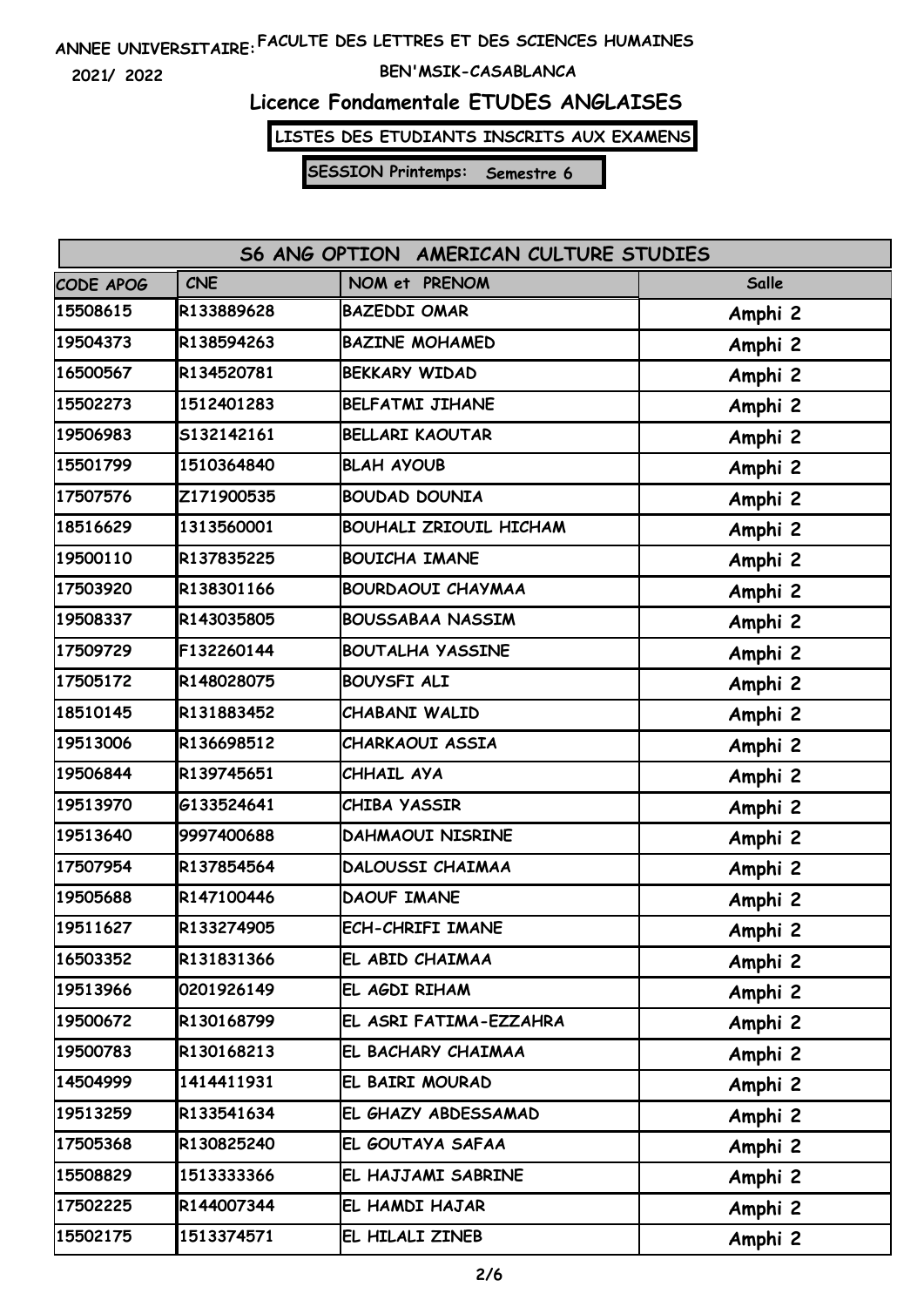**2021/ 2022**

#### **BEN'MSIK-CASABLANCA**

### **Licence Fondamentale ETUDES ANGLAISES**

**LISTES DES ETUDIANTS INSCRITS AUX EXAMENS**

| S6 ANG OPTION AMERICAN CULTURE STUDIES |            |                           |         |  |
|----------------------------------------|------------|---------------------------|---------|--|
| CODE APOG                              | <b>CNE</b> | NOM et PRENOM             | Salle   |  |
| 19501912                               | R138695517 | EL JIRARI HOUSSAM         | Amphi 2 |  |
| 19514523                               | K134306236 | EL KINANI CHIHAB          | Amphi 2 |  |
| 14506034                               | 1412401856 | EL MAJDOUBI ANASS         | Amphi 2 |  |
| 18508581                               | R131640553 | EL MANSOUR MALAK          | Amphi 2 |  |
| 16504667                               | R138693508 | EL MAROURI MOHCINE        | Amphi 2 |  |
| 16500359                               | R137894397 | EL OMARI SALIMA           | Amphi 2 |  |
| 19500329                               | R130145713 | EL QAZAIY MARIAM          | Amphi 2 |  |
| 19510791                               | 1412274715 | EL WAHABI MOHAMMED        | Amphi 2 |  |
| 19513836                               | 1311240901 | <b>ELAKLI LOUBNA</b>      | Amphi 2 |  |
| 18502804                               | R130159161 | ELAOUFI ABDESSAMAD        | Amphi 2 |  |
| 19513922                               | R130120824 | <b>ELARBAOUI ELMEHDI</b>  | Amphi 2 |  |
| 16500490                               | R131828389 | <b>ELHAJJI YASSER</b>     | Amphi 2 |  |
| 18503103                               | R140026181 | <b>ELKOUCHE KHAOULA</b>   | Amphi 2 |  |
| 15509669                               | 1513348664 | ELMETTICHI SALMA          | Amphi 2 |  |
| 15509713                               | 1515404998 | ELWADI SOUFIANE           | Amphi 2 |  |
| 19500305                               | R136888714 | ELWIDADI AYMANE           | Amphi 2 |  |
| 17506295                               | R135864502 | <b>ENAHLI SOUKAINA</b>    | Amphi 2 |  |
| 12004903                               | 1210374844 | <b>ENNEBLY HAJAR</b>      | Amphi 2 |  |
| 14501672                               | 1412405695 | <b>ERRABAA SANA</b>       | Amphi 2 |  |
| 18516049                               | 1411239478 | <b>EZZABADI AHMED</b>     | Amphi 2 |  |
| 18503091                               | R134356043 | <b>EZZAHRAOUI KAOUTAR</b> | Amphi 2 |  |
| 14513654                               | 1210372998 | <b>FADDE DOUNYA</b>       | Amphi 2 |  |
| 19500295                               | R130936618 | <b>FADIL ALI</b>          | Amphi 2 |  |
| 18500621                               | R138918441 | <b>FATHI YOUSRA</b>       | Amphi 2 |  |
| 18503063                               | R134753895 | FATIH OUMAIMA             | Amphi 2 |  |
| 17506913                               | R135390163 | FOUNOUNOU ZAKARIA         | Amphi 2 |  |
| 17502675                               | R135545678 | <b>GABBAS MERIEM</b>      | Amphi 2 |  |
| 18508021                               | R145117739 | <b>HACHEM HASNAA</b>      | Amphi 2 |  |
| 12002987                               | 1228351991 | HACHOUM AICHA             | Amphi 2 |  |
| 15509924                               | 1512294062 | HAKIM MAATI               | Amphi 2 |  |
| 19500002                               | R136365878 | <b>HAOUAT WISSAL</b>      | Amphi 2 |  |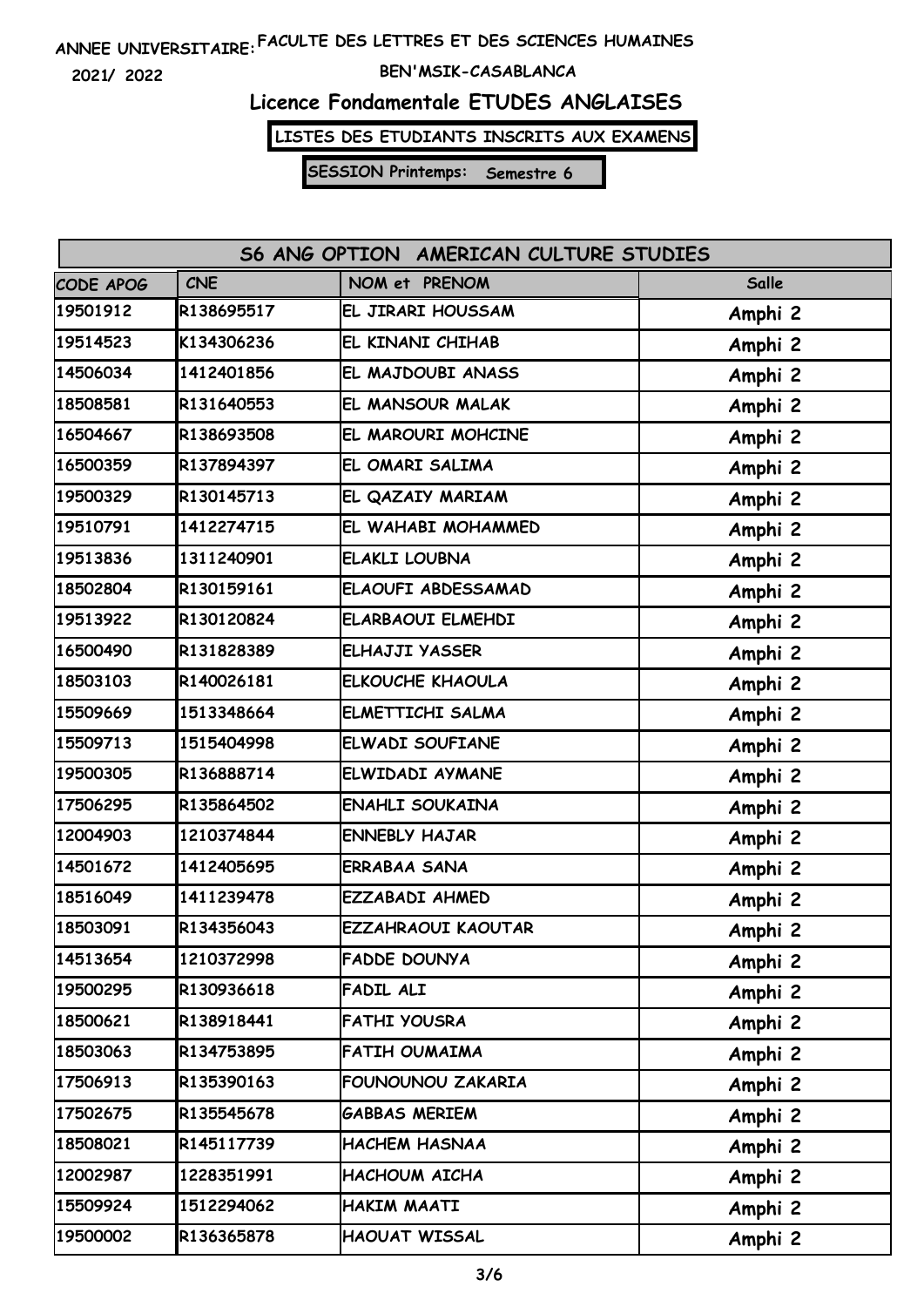**2021/ 2022**

#### **BEN'MSIK-CASABLANCA**

# **Licence Fondamentale ETUDES ANGLAISES**

**LISTES DES ETUDIANTS INSCRITS AUX EXAMENS**

| S6 ANG OPTION AMERICAN CULTURE STUDIES |            |                             |              |  |
|----------------------------------------|------------|-----------------------------|--------------|--|
| CODE APOG                              | <b>CNE</b> | NOM et PRENOM               | <b>Salle</b> |  |
| 18512373                               | R138917752 | HARAKAT NOUHAILA            | Amphi 2      |  |
| 19509287                               | R130189635 | <b>HASSINE ZOUHAIR</b>      | Amphi 2      |  |
| 19508801                               | R147096357 | HISSAM KHADIJA              | Amphi 2      |  |
| 19505605                               | R136785872 | HMALA OUSSAMA               | Amphi 2      |  |
| 19510814                               | B137072760 | HORMI ALI                   | Amphi 2      |  |
| 19510779                               | B135055536 | <b>HORMI ZAINEB</b>         | Amphi 2      |  |
| 18510805                               | R135251080 | <b>HOUMZ MOHAMED</b>        | Amphi 2      |  |
| 19506875                               | F138266239 | <b>IDRISSI WAFAA</b>        | Amphi 2      |  |
| 19500592                               | R134889053 | <b>IGHERRA OTHMANE</b>      | Amphi 2      |  |
| 19501672                               | R135206521 | <b>IHSSAS OMAR</b>          | Amphi 2      |  |
| 17507459                               | R137519820 | IJRRARE ASMAA               | Amphi 2      |  |
| 17506323                               | R148102725 | <b>IRAFANE FATIMA-ZAHRA</b> | Amphi 2      |  |
| 19515267                               | Z157100498 | <b>IRCHAD MOUAD</b>         | Amphi 2      |  |
| 15501450                               | 1515395877 | JAMAL ANOUAR                | Amphi 2      |  |
| 4055782                                | 2421451105 | <b>JANAH HICHAM</b>         | Amphi 2      |  |
| 19500132                               | R133468281 | <b>JILOU HASSAN</b>         | Amphi 2      |  |
| 19513327                               | 2220458373 | <b>JOUIDI SAFAA</b>         | Amphi 2      |  |
| 19500689                               | R130078857 | KAROUCHI ABDELGHAFOUR       | Amphi 2      |  |
| 19514492                               | R136300878 | <b>KHACHABI NISSRINE</b>    | Amphi 2      |  |
| 19500086                               | R144116385 | KHAIF ALLAH RABAB           | Amphi 2      |  |
| 19500713                               | R110025063 | KHATIRI HAMZA               | Amphi 2      |  |
| 19500717                               | R110025064 | KHATIRI ZAKARIA             | Amphi 2      |  |
| 15511267                               | 2015201505 | KHEIRI RIHAB                | Amphi 2      |  |
| 16505885                               | R131938998 | KHIRANI ILYASS              | Amphi 2      |  |
| 18502244                               | R140094516 | <b>KIBAL SAAD</b>           | Amphi 2      |  |
| 19507389                               | R136330066 | KORAICHI HASNAA             | Amphi 2      |  |
| 19515761                               | 9795860548 | KOUBAA SALAH                | Amphi 2      |  |
| 17508741                               | R139367698 | LAARIFI ASSYA               | Amphi 2      |  |
| 18512345                               | R147007863 | LAAZIZ ZAKARIA              | Amphi 2      |  |
| 19507313                               | R132226489 | <b>LACHHAB OTHMAN</b>       | Amphi 2      |  |
| 19500667                               | Z192000406 | <b>LAGHBALI ACHRAF</b>      | Amphi 2      |  |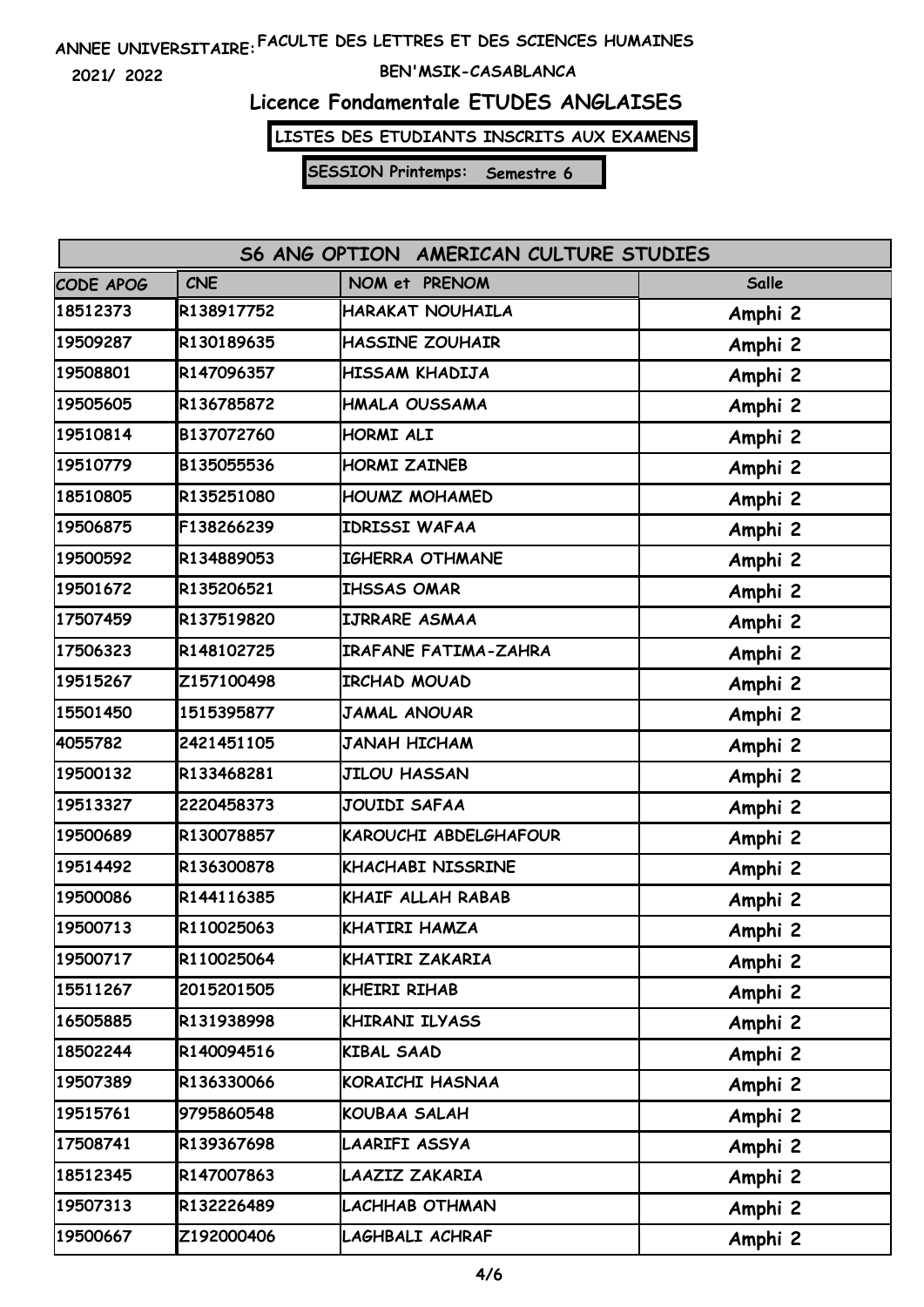**2021/ 2022**

#### **BEN'MSIK-CASABLANCA**

# **Licence Fondamentale ETUDES ANGLAISES**

**LISTES DES ETUDIANTS INSCRITS AUX EXAMENS**

| S6 ANG OPTION AMERICAN CULTURE STUDIES |            |                           |         |  |
|----------------------------------------|------------|---------------------------|---------|--|
| CODE APOG                              | <b>CNE</b> | NOM et PRENOM             | Salle   |  |
| 19501869                               | R133633127 | LAHNA ZINEB               | Amphi 2 |  |
| 15509719                               | 1414412235 | LAHOUITI HAMZA            | Amphi 2 |  |
| 19500735                               | R137306450 | LAMADAM KAOUTAR           | 42      |  |
| 19507158                               | R130294913 | <b>LAMRAIKI AMINE</b>     | 42      |  |
| 17502214                               | R138914057 | LATOURI HALIMA            | 42      |  |
| 17502909                               | R138257940 | LOUBACHI HADIL            | 42      |  |
| 18510194                               | R130706998 | LOUBNAN YOUSSEF           | 42      |  |
| 17510874                               | R141110563 | <b>MABSOUT OMAR</b>       | 42      |  |
| 18500816                               | R136895842 | <b>MACHMOUM ILYASS</b>    | 42      |  |
| 21514594                               | 9391500005 | <b>MAGHDAOUI LAHCEN</b>   | 42      |  |
| 19511689                               | R131501930 | <b>MAHAMID NOUREDDINE</b> | 42      |  |
| 19500311                               | R130776846 | MAHJOUBI AMINE            | 42      |  |
| 15506911                               | 1513375050 | <b>MAHMOUD OSSAMA</b>     | 42      |  |
| 21514499                               | 2098456378 | <b>MANSOURI ABID</b>      | 42      |  |
| 17506812                               | R139701998 | <b>MARHAOUI RIHAB</b>     | 42      |  |
| 18500891                               | 2018201301 | <b>METEKHKHEM YOUSSEF</b> | 42      |  |
| 17501383                               | R133552282 | <b>MGHABER MHAMED</b>     | 42      |  |
| 18510782                               | R137701414 | <b>MIMI ASSYA</b>         | 42      |  |
| 19512267                               | R130150966 | MOUJIB LOUBNA             | 42      |  |
| 17503669                               | R136367272 | MOUMMADI IMANE            | 42      |  |
| 18500902                               | R138639708 | MOURADI IMANE             | 42      |  |
| 14507331                               | 1411336058 | MOURTAJI CHAYMAA          | 42      |  |
| 16507553                               | R149038083 | <b>MOUSSAFIR BADR</b>     | 42      |  |
| 17509860                               | F133076358 | MOUTAWAKIL SOUKAINA       | 42      |  |
| 16508805                               | R130882435 | NABIL HIBA                | 42      |  |
| 16500652                               | R130143112 | NACHAT ZAINAB             | 42      |  |
| 17504515                               | R130113000 | NACIRI CHAIMAA            | 42      |  |
| 19501629                               | R130135228 | NADIM LAMYAA              | 42      |  |
| 19513597                               | Z161900629 | NADIR MOHAMED             | 42      |  |
| 16509891                               | F143073085 | NAFAR JIHADEDDINE         | 42      |  |
| 17504077                               | R135300861 | NAFEA KHAOULA             | 42      |  |